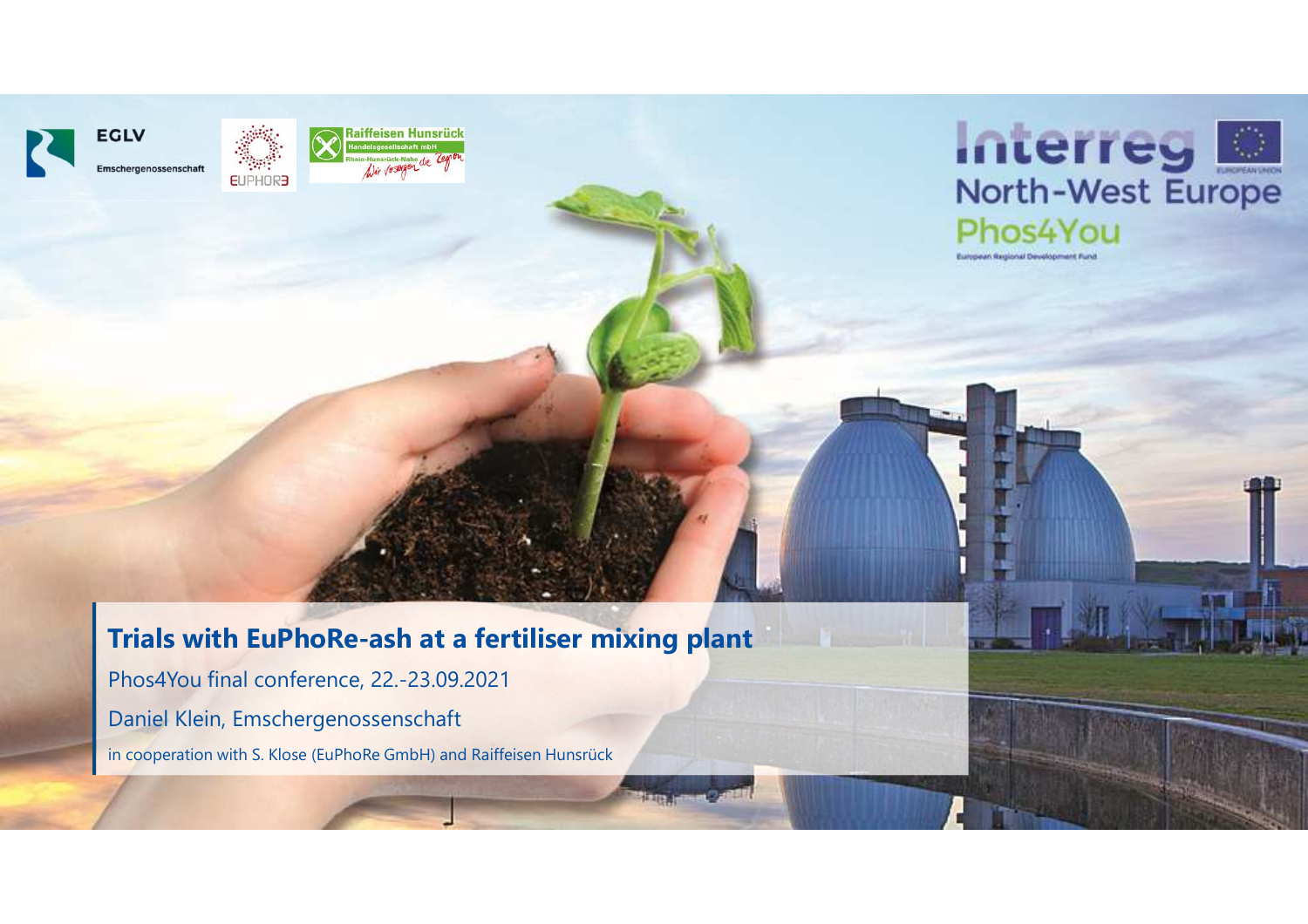### **Background**









L. Pamuk / Emschergenossenschaft

Source: Lösche GmbH

From ash to ground ash....

Essen & online, 22 - 23.09.2021 | Phos4You final conference | Klein, Klose et al | Emschergenossenschaft |

**EGLV**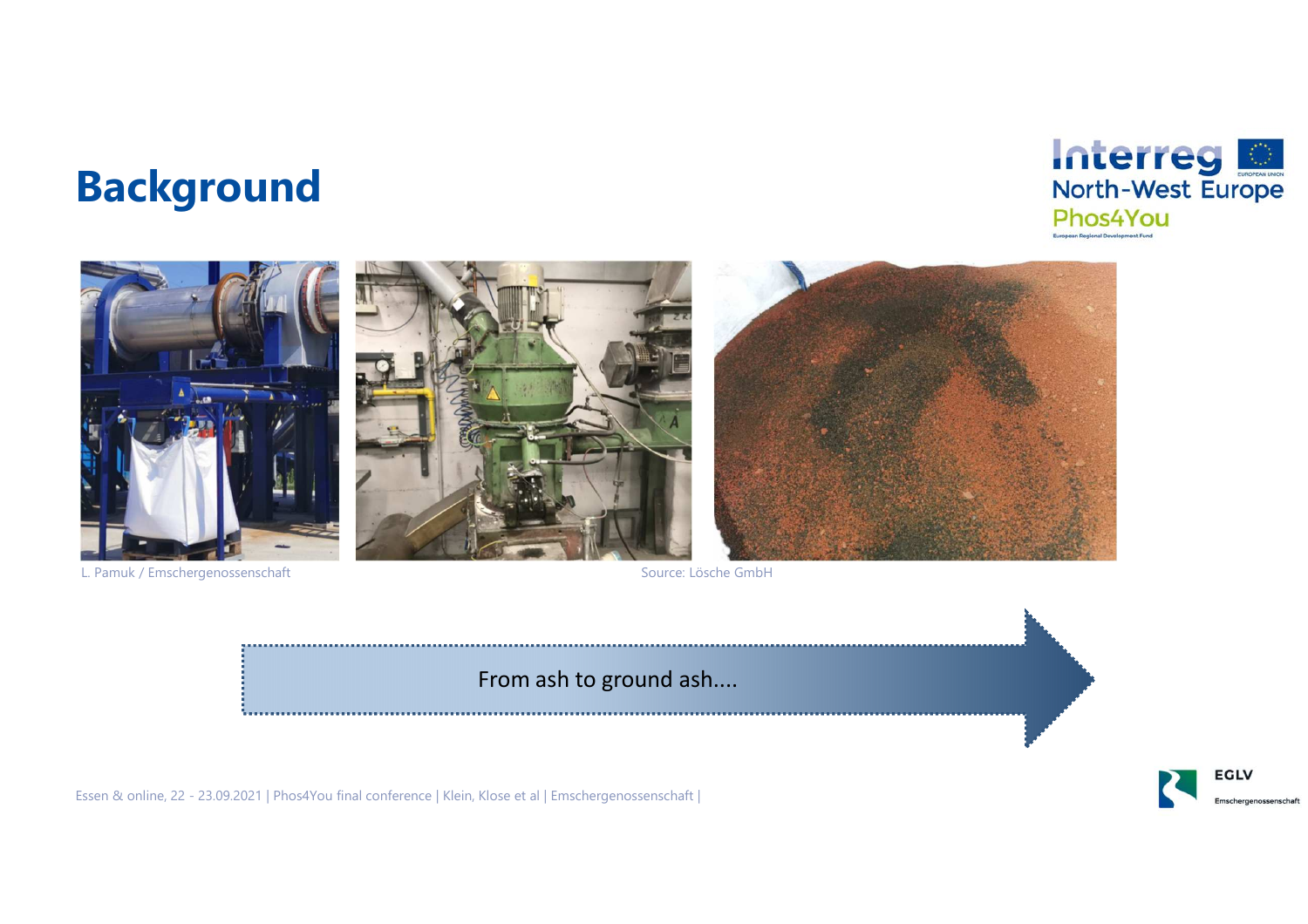### **Background**

...to lab-scale granulation (high end)





Source: Eirich GmbH

### ...to full-scale fertiliser mixing trials (low end)

Essen & online, 22 - 23.09.2021 | Phos4You final conference | Klein, Klose et al | Emschergenossenschaft |







S. Klose / EuPhoRe GmbH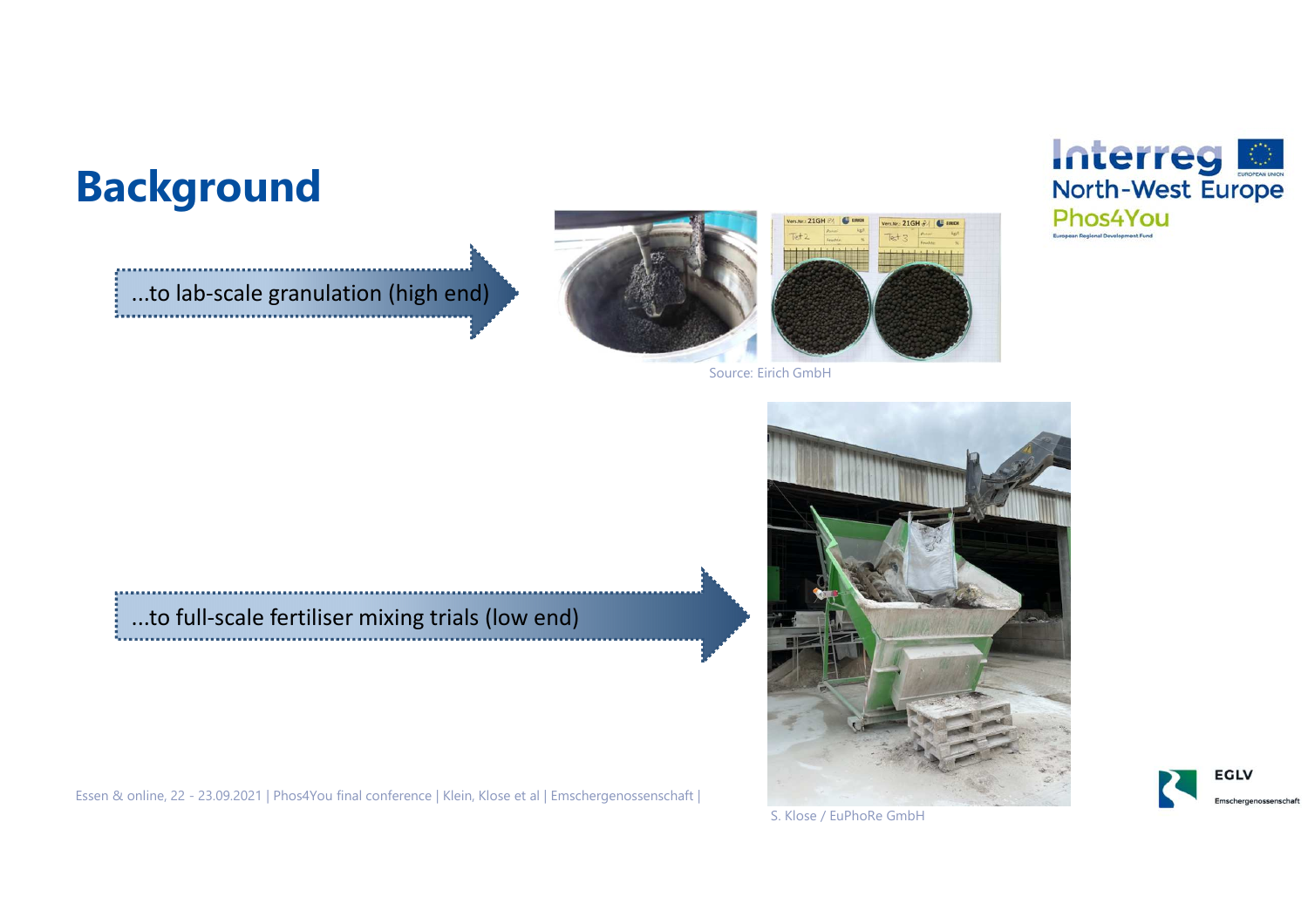## **Fertiliser mixing at Raiffeisen Hunsrück**





S. Klose / EuPhoRe GmbH

- -Goal: Mixing of a PK-fertiliser, using EuPhoRe-ash
- Input:
	- *1) EuPhoRe-ash, finely ground to 90% <0,063 mm (approx. 450 kg)*
	- *2) Potassium sulfate (K, S) with 10% glycerin*
	- -*3) Calcium carbonate*
- -Duration of mixing process: 4 mins
- Product:

**PK-fertiliser with S, Mg and Ca 13-13 (+3+1+24)**